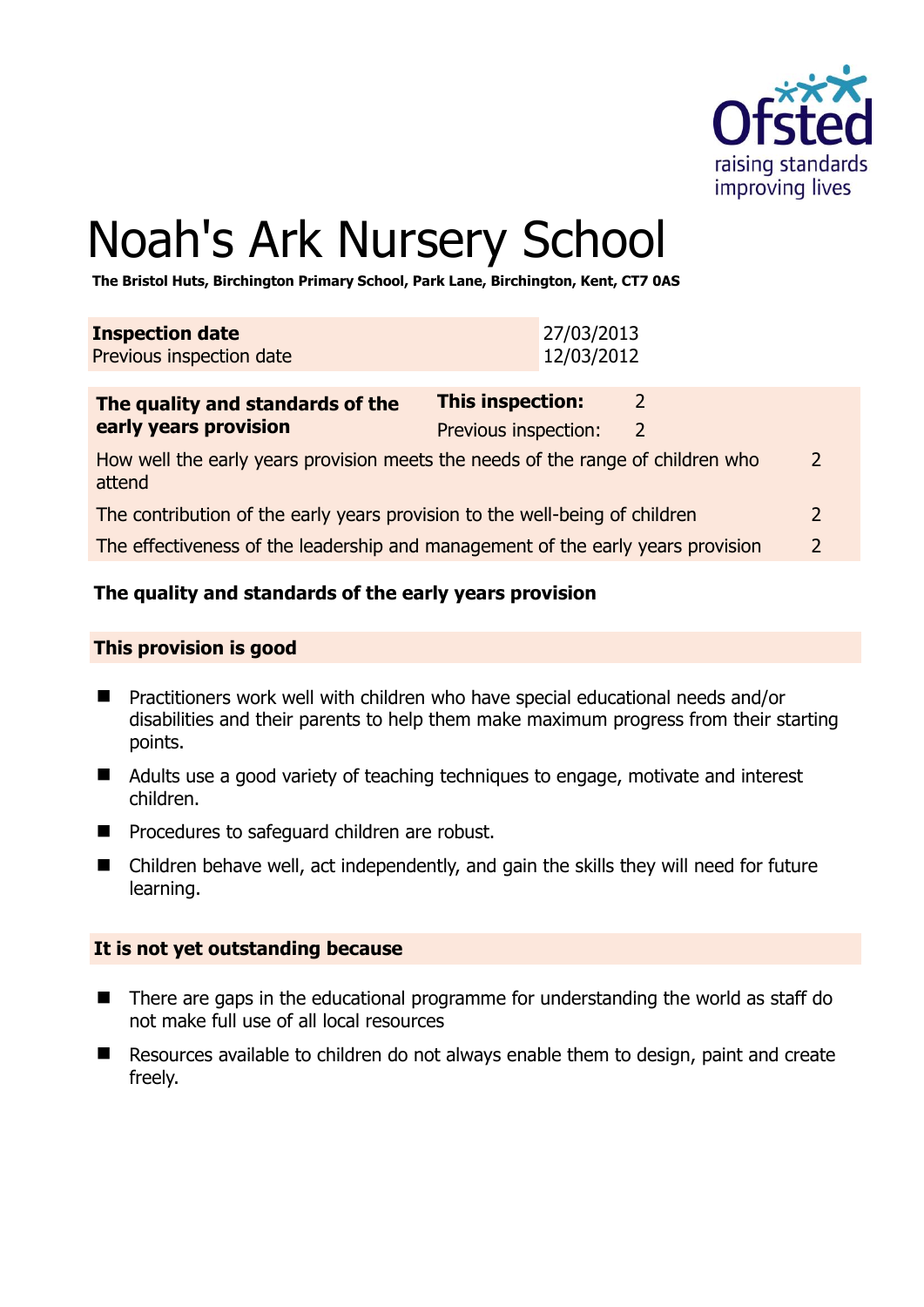# **Information about this inspection**

Inspections of registered early years provision are:

- $\blacksquare$  scheduled at least once in every inspection cycle the current cycle ends on 31 July 2016
- scheduled more frequently where Ofsted identifies a need to do so, for example where provision was previously judged inadequate
- **•** brought forward in the inspection cycle where Ofsted has received information that suggests the provision may not be meeting the legal requirements of the Early Years Foundation Stage or where assessment of the provision identifies a need for early inspection
- **•** prioritised where we have received information that the provision is not meeting the requirements of the Early Years Foundation Stage and which suggests children may not be safe
- scheduled at the completion of an investigation into failure to comply with the requirements of the Early Years Foundation Stage.

The provision is also registered on the voluntary and compulsory parts of the Childcare Register. This report includes a judgment about compliance with the requirements of that register.

# **Inspection activities**

- The inspector observed activities in the three play rooms and the outside learning environment.
- The inspector completed a joint observation with the manager of the provision in the pre-school room.
- $\blacksquare$  The inspector met with the manager of the nursery.
- The inspector looked at children's assessment records and planning documentation.
- $\blacksquare$ The inspector checked evidence of suitability and qualifications of practitioners working with children.
- The inspector discussed the provider's self-evaluation form and improvement plan.
- The inspector took account of the views of parents and carers spoken to on the day.
- The inspector scrutinized relevant supporting documentation.

**Inspector**  Cilla Mullane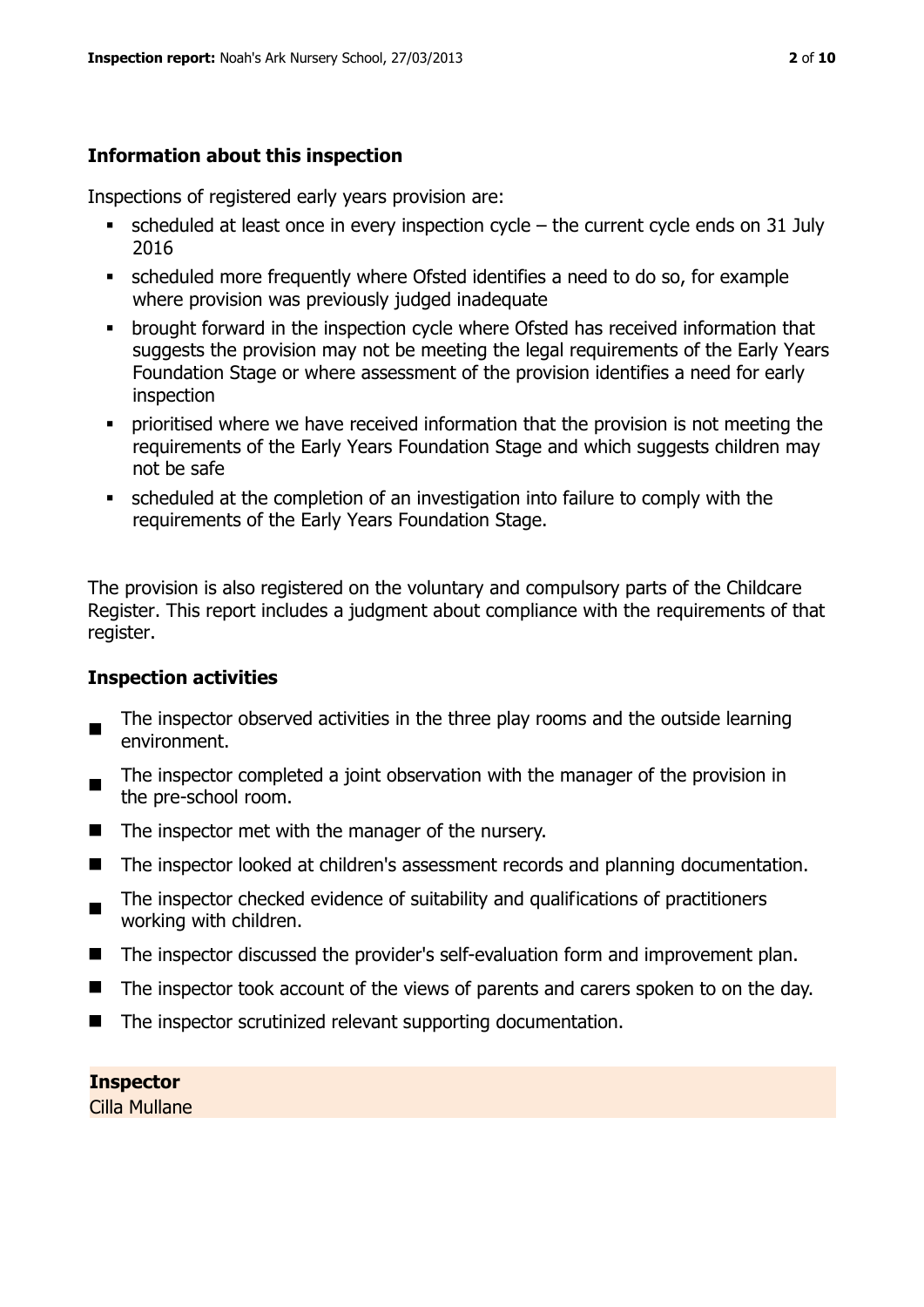# **Full Report**

# **Information about the setting**

Noah's Ark Nursery opened in 1994 and operates from three play rooms in a refurbished self-contained unit in the grounds of Birchington Primary School and on the same site as a Children's Centre. It is situated in Birchington, Kent. All children share access to a secure enclosed outdoor play area.

The nursery is registered on the Early Years Register, and currently 87 children in this age group attend. The nursery is also registered on the compulsory and voluntary parts of the Childcare Register, and 22 children attend the after school club. Children aged two, three and four years receive funding for nursery education.

The nursery is open each weekday from 8.15am to 3.30pm. There are before and after school sessions for children up to the age of 11 years. Before school sessions are from 8.15am to 8.45am and the after school club operates from 3.30pm to 5.30pm, term times only, with some additional holiday club weeks.

The nursery supports children with special educational needs and/or disabilities.

There are ten staff working with the children, all of whom hold an early years qualification to National Vocational Qualification Level 2, 3 or 4.

# **What the setting needs to do to improve further**

# **To further improve the quality of the early years provision the provider should:**

- $\blacksquare$  improve the educational programme for understanding the world by celebrating and valuing cultural, religious and community events and experiences, by visiting a variety of places in the local community, and by improving the range of resources and activities which help children learn about our diverse society
- provide a variety of interesting resources for art and craft, so that children can design and express themselves freely using various materials and media.

# **Inspection judgements**

#### **How well the early years provision meets the needs of the range of children who attend**

Adults are skilled at using a variety of teaching techniques. They help children to be independent, showing confidence that children can achieve. Children are encouraged to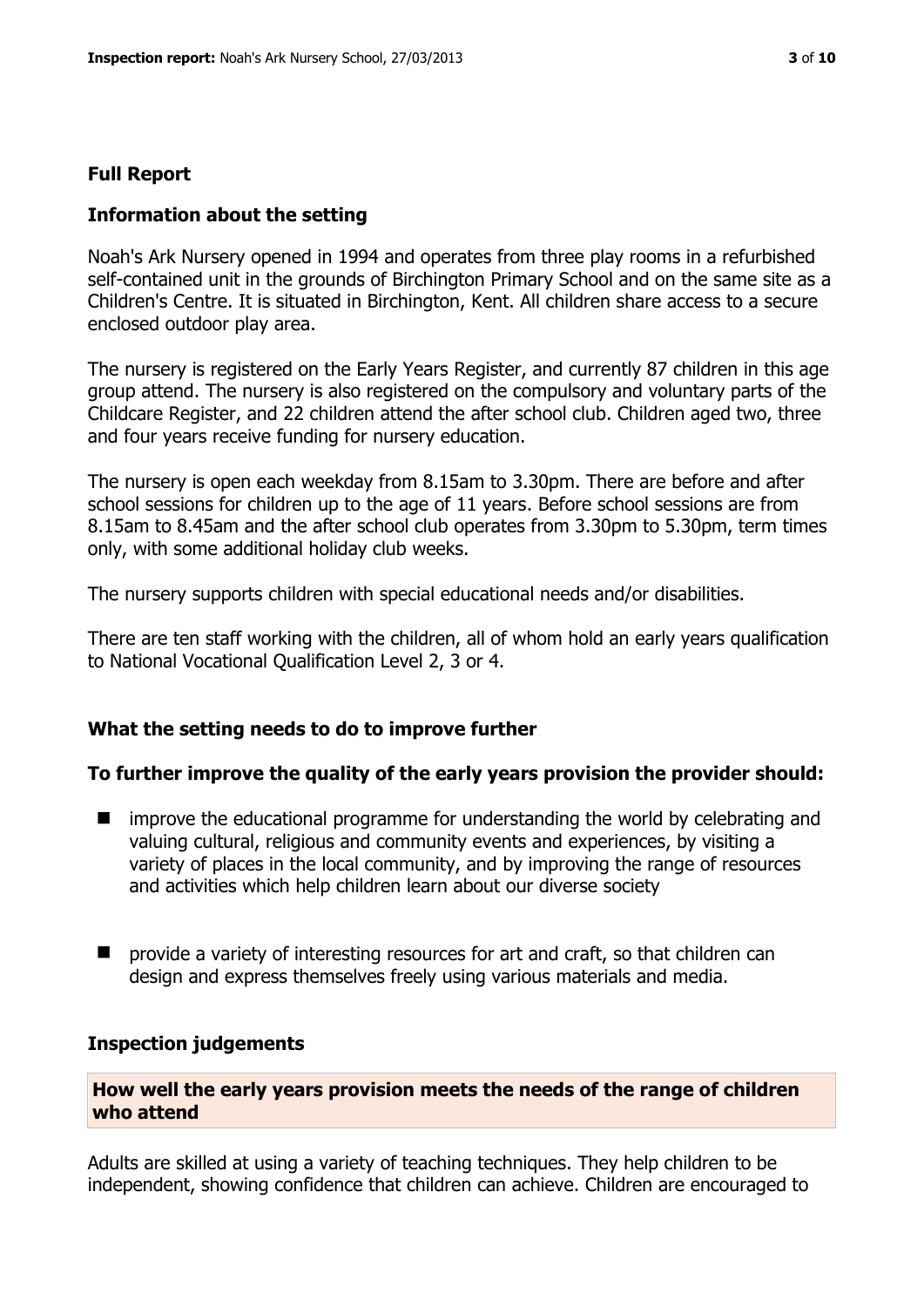try to zip up their coats, and are proud when they achieve this. Adults allow children time, and provide resources to solve problems. When making a rocket form boxes and plastic containers they support children's decisions as to how to stick components together, using glue or tape, without taking over. Therefore children solve problems and work out solutions on their on.

Children take part in an exciting variety of experiences which help them learn and make good progress across most areas of learning. Good use is made by the staff of the outdoors and the school hall, which helps children develop their physical abilities. A very inviting book area draws children in, and adults read favourite stories in lively voices to encourage children's interest in books. Children read to themselves and their friends, remembering which animal is hiding under the flaps and recounting stories. Staff do not make full use of the local community to help children learn about the world around them and the diversity in society.

Children who have special educational needs and/or learning disabilities make very good progress from their starting points. Each have one to one support workers, whom parents have helped to appoint by being included in the recruitment process. This enhances the bond between staff, parents and children. Staff support children well by obtaining specialist equipment, which enables these children to take part in activities such as making cakes and having a snack alongside the other children. Therefore they are fully integrated into the group and well supported.

Adults assess and monitor children's progress, ensuring that activities are planned to support each child's development across the areas of learning. Staffs' records of children's progress are used well to check that progress is consistent, and, if not, strategies are in place to address any gaps. There are also steps in place to make sure that records are clear to parents.

Parents feel well informed about their child's progress from seeing their records and chatting to their key persons. They are included in their children's learning, as key persons consult them regarding what they would like them to work on to support their child's developmental progress.

#### **The contribution of the early years provision to the well-being of children**

Children show that they feel safe within the nursery by forming good relationships with staff and friendships with their peers. They fully understand the action they must take if the fire bell rings, and they walk sensibly, following adults' instructions. Their calm and good behaviour is reinforced following drills by a chat with adults about 'good walking and listening'.

The youngest children cooperate and work together, for example, making a railway track, announcing that they have a helper. Adults use clear and age appropriate strategies when children find it difficult to share, finding a timer and explaining when it is the other child's turn. Adults encourage kindness and helpfulness. When the older children return to their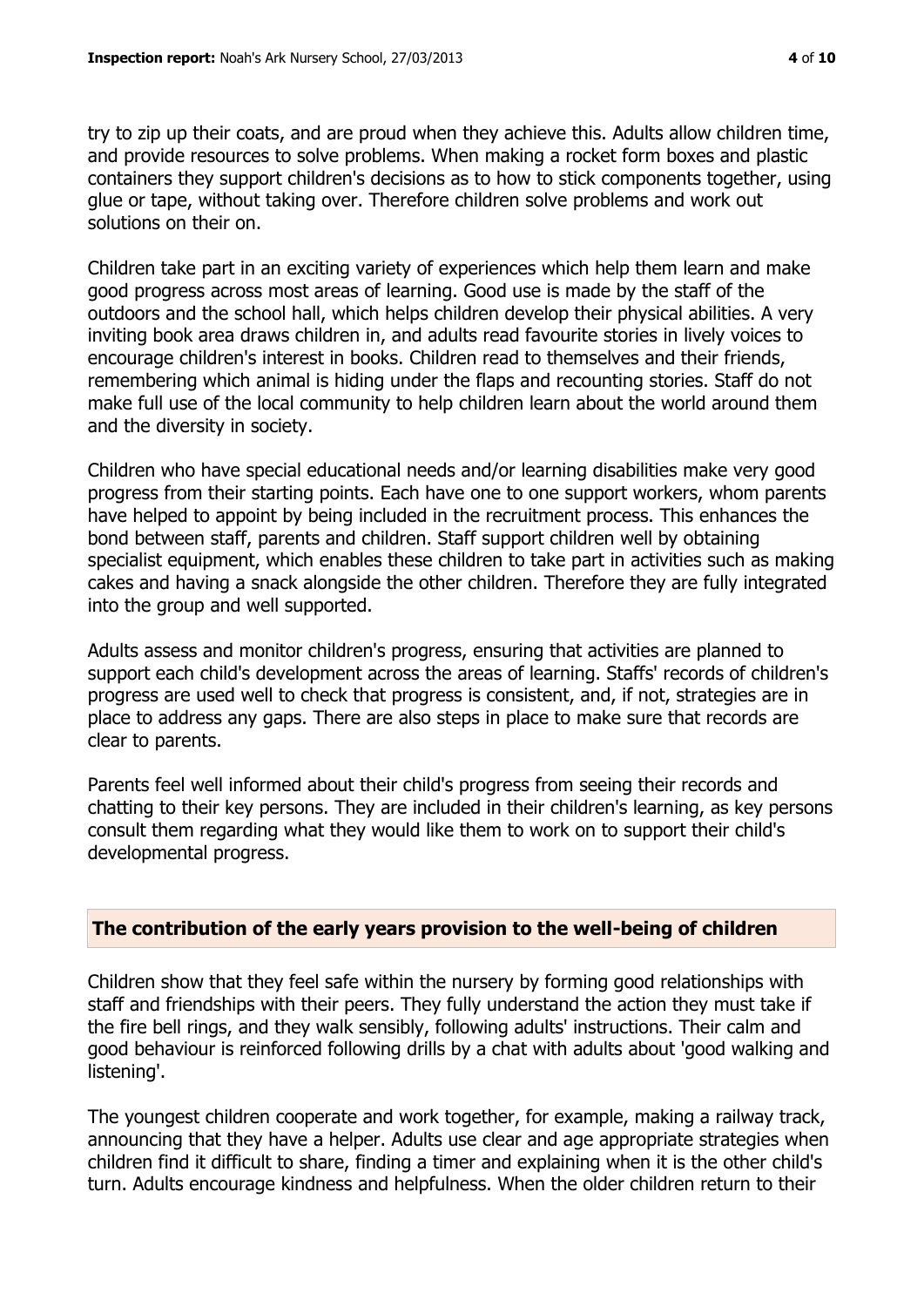base room after lunch, some volunteer to stay behind to help care for the younger children. Children's behaviour is good and staff demonstrate a sound understanding of how to manage any unwanted behaviour appropriately and in line with children's level of understanding.

Children learn about healthy eating during snack time, when staff chat with them about their favourite fruits. They bring packed lunches, and parents are reminded to provide balanced meals.

In general, the range of resources available to the children is good. They keenly select from well presented and accessible toy boxes and drawers, moving toys around the room to suit their needs. Free flow to the outside area enables children to enjoy their chosen activity in the fresh air. When adults set out a junk modelling activity outdoors, children enthusiastically create rockets, and continue with this later indoors. However, there is not always a wide range of art and craft materials, which does not inspire children to design and create freely.

Children are well prepared for their move to school. They are confident to ask for what they need, and are able to share. Those who have shown an interest can write their own names, and others recognise their names, for example, at snack time. Self help skills are good, and children look after their own toileting and washing, and are encouraged to try to fasten coats and shoes. Adults draw children's attention to the sounds of letters, so they are introduced to basic phonics. Children are keen to 'have a go' and persevere at chosen activities, which will help with future learning.

#### **The effectiveness of the leadership and management of the early years provision**

The management team place a high priority on ensuring staff have a good understanding of child protection issues and procedures. They achieve this by regularly updating staff's training, and therefore staff show a good commitment to safeguarding children. Procedures are regularly reviewed and updated, including induction for new staff and students. This helps to ensure everyone is aware of their responsibilities in protecting children. Established strong procedures in the nursery keep children safe. For example, parents are welcomed in at the end of sessions, and children leave the rooms, accompanied by staff, one at a time, to be greeted by their parents. Ongoing risk assessments are undertaken by management and staff together, which results in staff having a full knowledge of how to implement safety precautions to minimise the potential hazards in the setting.

Management and staff are included in a self-evaluation process, which results in continuous improvements to the nursery. They promptly address the recommendations of their local authority advisor leading to improvements. For example, they are currently improving the forms which they use to get information from parents about children's interests and preferences, in order to more effectively meet individual needs. Staff meetings are used effectively to indentify relevant areas for improvement, and these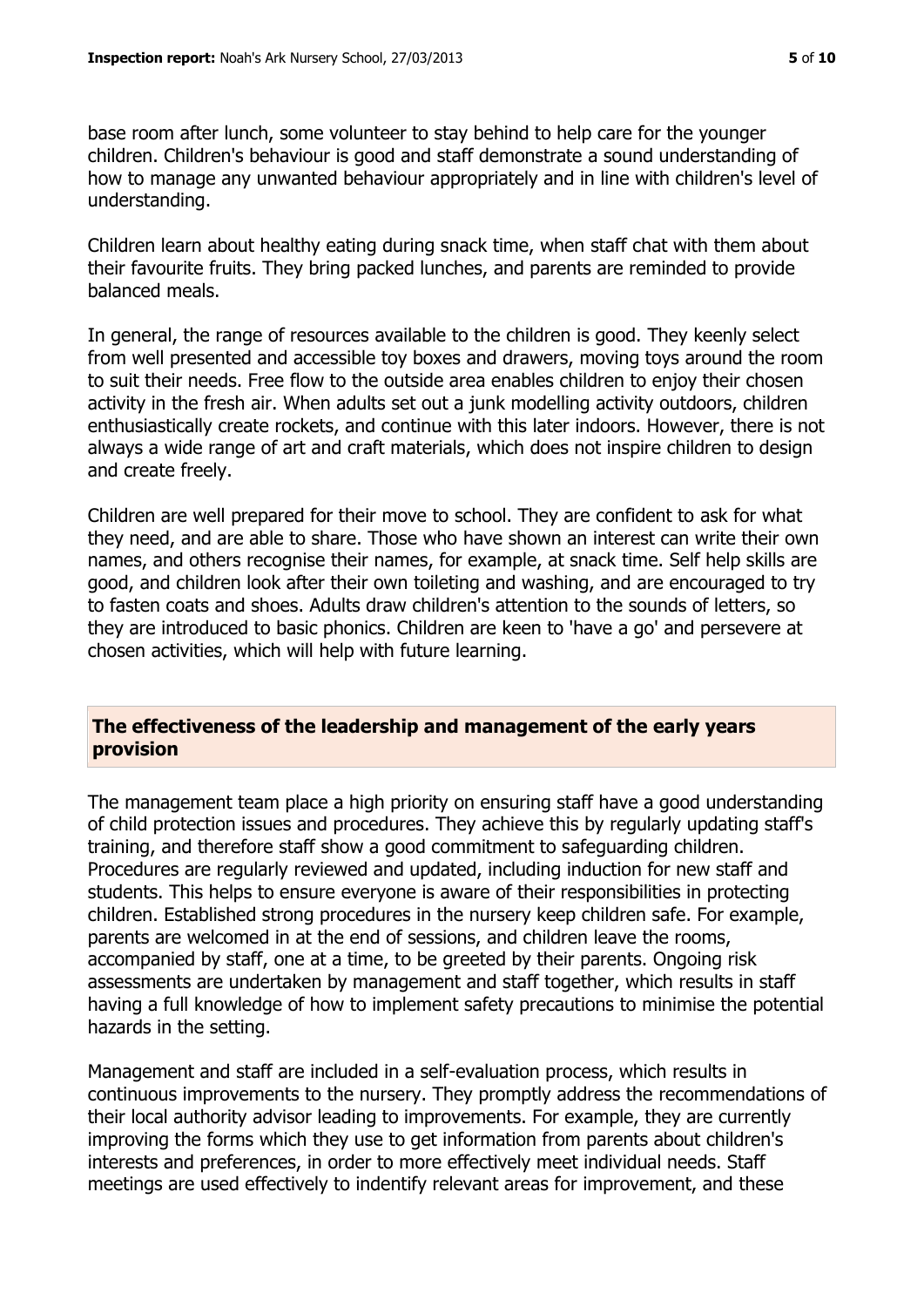Staff's professional development is important to management, and their attendance at relevant training courses is therefore encouraged. Recent and current training has improved staffs' knowledge of working with children who have special educational needs, and their ability to provide a stimulating environment for two year olds.

# **The Childcare Register**

| The requirements for the compulsory part of the Childcare Register are | Met |
|------------------------------------------------------------------------|-----|
| The requirements for the voluntary part of the Childcare Register are  | Met |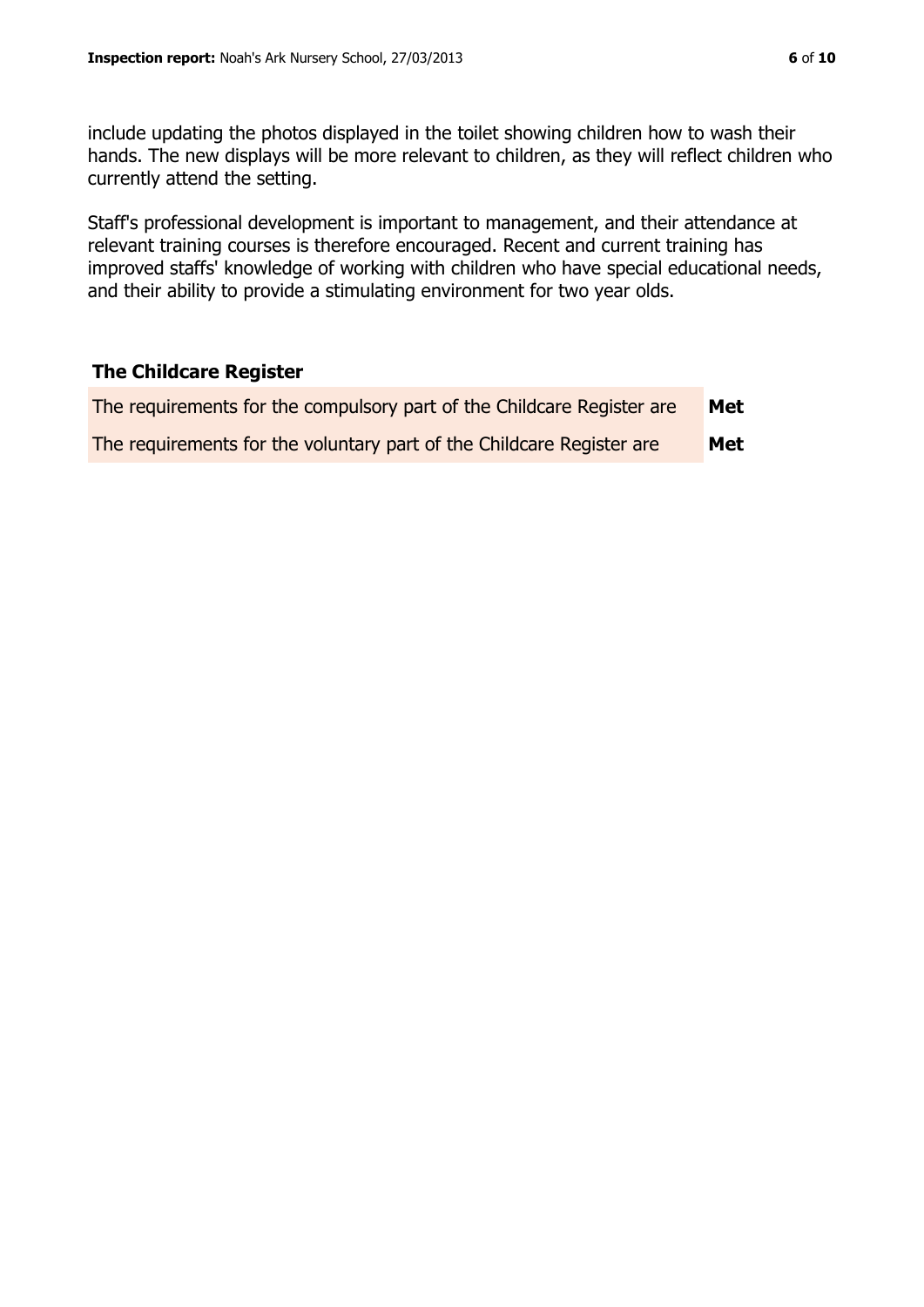# **What inspection judgements mean**

# **Registered early years provision**

| Grade   | <b>Judgement</b> | <b>Description</b>                                                                                                                                                                                                                                                                                                                                                                 |
|---------|------------------|------------------------------------------------------------------------------------------------------------------------------------------------------------------------------------------------------------------------------------------------------------------------------------------------------------------------------------------------------------------------------------|
| Grade 1 | Outstanding      | Outstanding provision is highly effective in meeting the needs<br>of all children exceptionally well. This ensures that children are<br>very well prepared for the next stage of their learning.                                                                                                                                                                                   |
| Grade 2 | Good             | Good provision is effective in delivering provision that meets<br>the needs of all children well. This ensures children are ready<br>for the next stage of their learning.                                                                                                                                                                                                         |
| Grade 3 | Satisfactory     | Satisfactory provision is performing less well than expectations<br>in one or more of the key areas. It requires improvement in<br>order to be good.                                                                                                                                                                                                                               |
| Grade 4 | Inadequate       | Provision that is inadequate requires significant improvement<br>and/or enforcement action. The provision is failing to give<br>children an acceptable standard of early years education and/or<br>is not meeting the safeguarding and welfare requirements of<br>the Early Years Foundation Stage. It will be inspected again<br>within 12 months of the date of this inspection. |
| Met     |                  | The provision has no children on roll. The inspection judgement<br>is that the provider continues to meet the requirements for<br>registration.                                                                                                                                                                                                                                    |
| Not met |                  | The provision has no children on roll. The inspection judgement<br>is that the provider does not meet the requirements for<br>registration.                                                                                                                                                                                                                                        |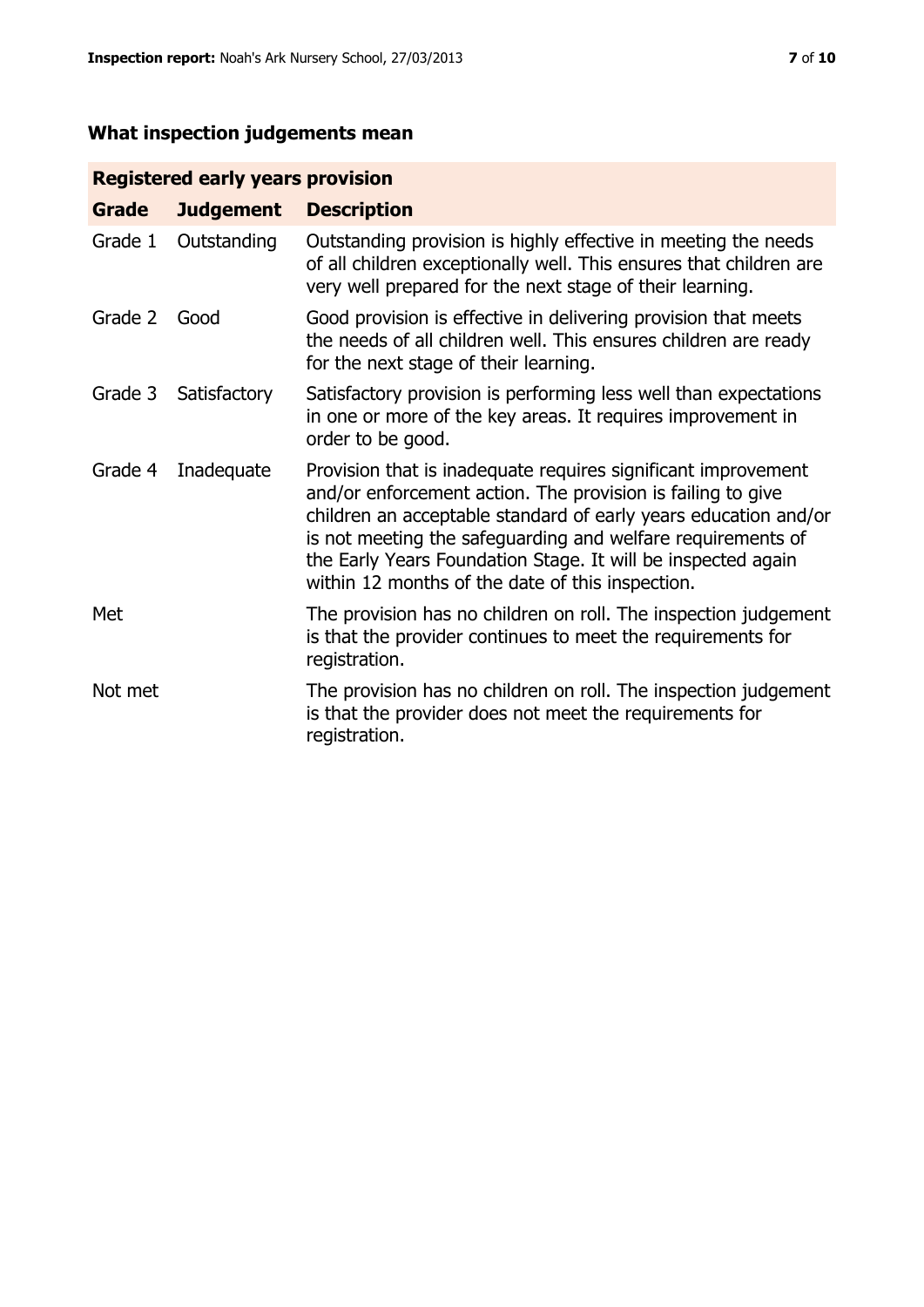#### **Inspection**

This inspection was carried out by Ofsted under sections 49 and 50 of the Childcare Act 2006 on the quality and standards of provision that is registered on the Early Years Register. The registered person must ensure that this provision complies with the statutory framework for children's learning, development and care, known as the Early Years Foundation Stage.

#### **Setting details**

| Unique reference number       | 127411                      |
|-------------------------------|-----------------------------|
| <b>Local authority</b>        | Kent                        |
| <b>Inspection number</b>      | 910601                      |
| <b>Type of provision</b>      | Full-time provision         |
| <b>Registration category</b>  | Childcare - Non-Domestic    |
| Age range of children         | $0 - 8$                     |
| <b>Total number of places</b> | 60                          |
| Number of children on roll    | 87                          |
| <b>Name of provider</b>       | Jacqueline Alice Mary Marsh |
| Date of previous inspection   | 12/03/2012                  |
| <b>Telephone number</b>       | 01843 843135                |

Any complaints about the inspection or the report should be made following the procedures set out in the guidance *'Complaints procedure: raising concerns and making complaints* about Ofsted', which is available from Ofsted's website: www.ofsted.gov.uk. If you would like Ofsted to send you a copy of the guidance, please telephone 0300 123 4234, or email enquiries@ofsted.gov.uk.

# **Type of provision**

For the purposes of this inspection the following definitions apply:

Full-time provision is that which operates for more than three hours. These are usually known as nurseries, nursery schools and pre-schools and must deliver the Early Years Foundation Stage. They are registered on the Early Years Register and pay the higher fee for registration.

Sessional provision operates for more than two hours but does not exceed three hours in any one day. These are usually known as pre-schools, kindergartens or nursery schools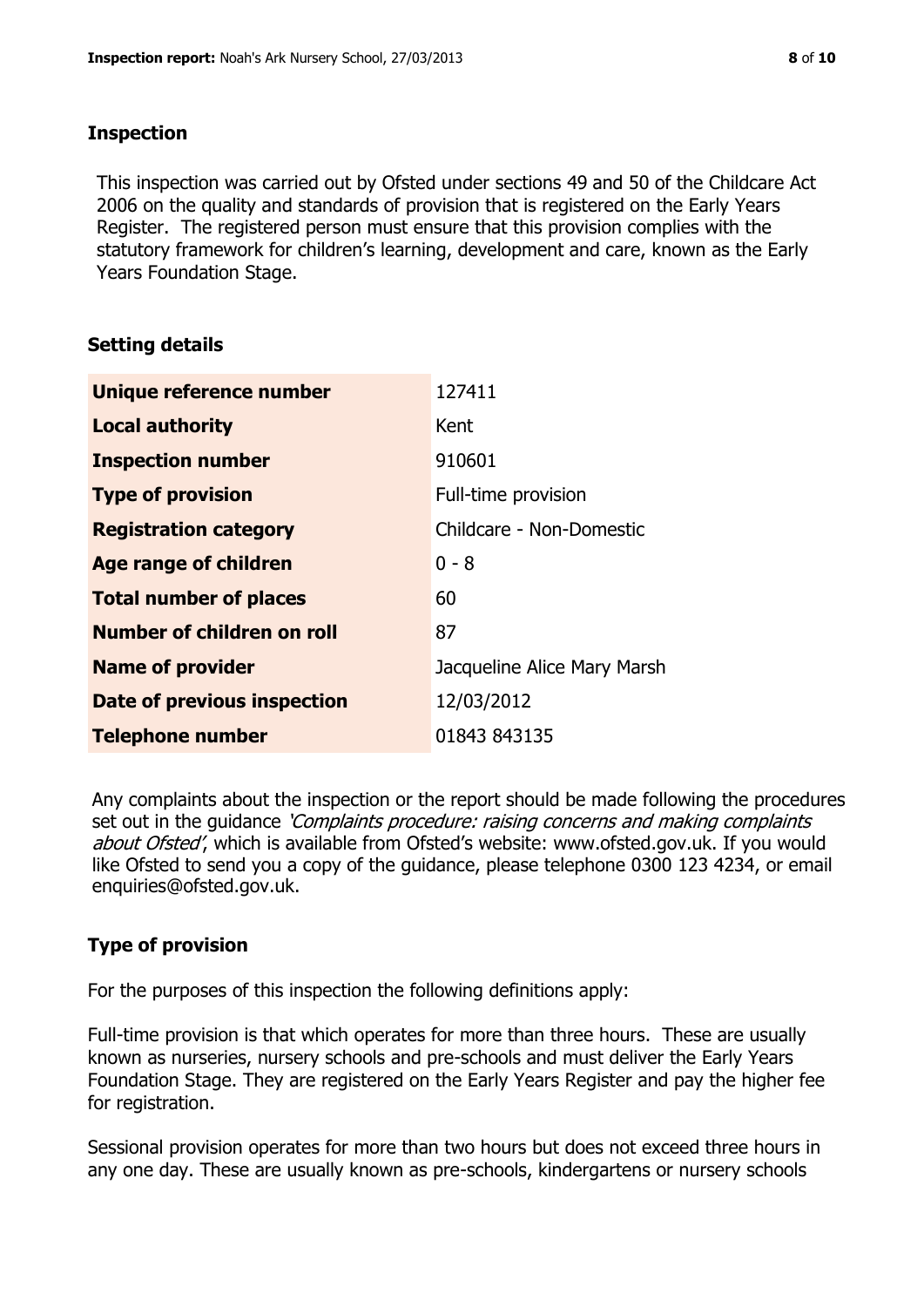and must deliver the Early Years Foundation Stage. They are registered on the Early Years Register and pay the lower fee for registration.

Childminders care for one or more children where individual children attend for a period of more than two hours in any one day. They operate from domestic premises, which are usually the childminder's own home. They are registered on the Early Years Register and must deliver the Early Years Foundation Stage.

Out of school provision may be sessional or full-time provision and is delivered before or after school and/or in the summer holidays. They are registered on the Early Years Register and must deliver the Early Years Foundation Stage. Where children receive their Early Years Foundation Stage in school these providers do not have to deliver the learning and development requirements in full but should complement the experiences children receive in school.